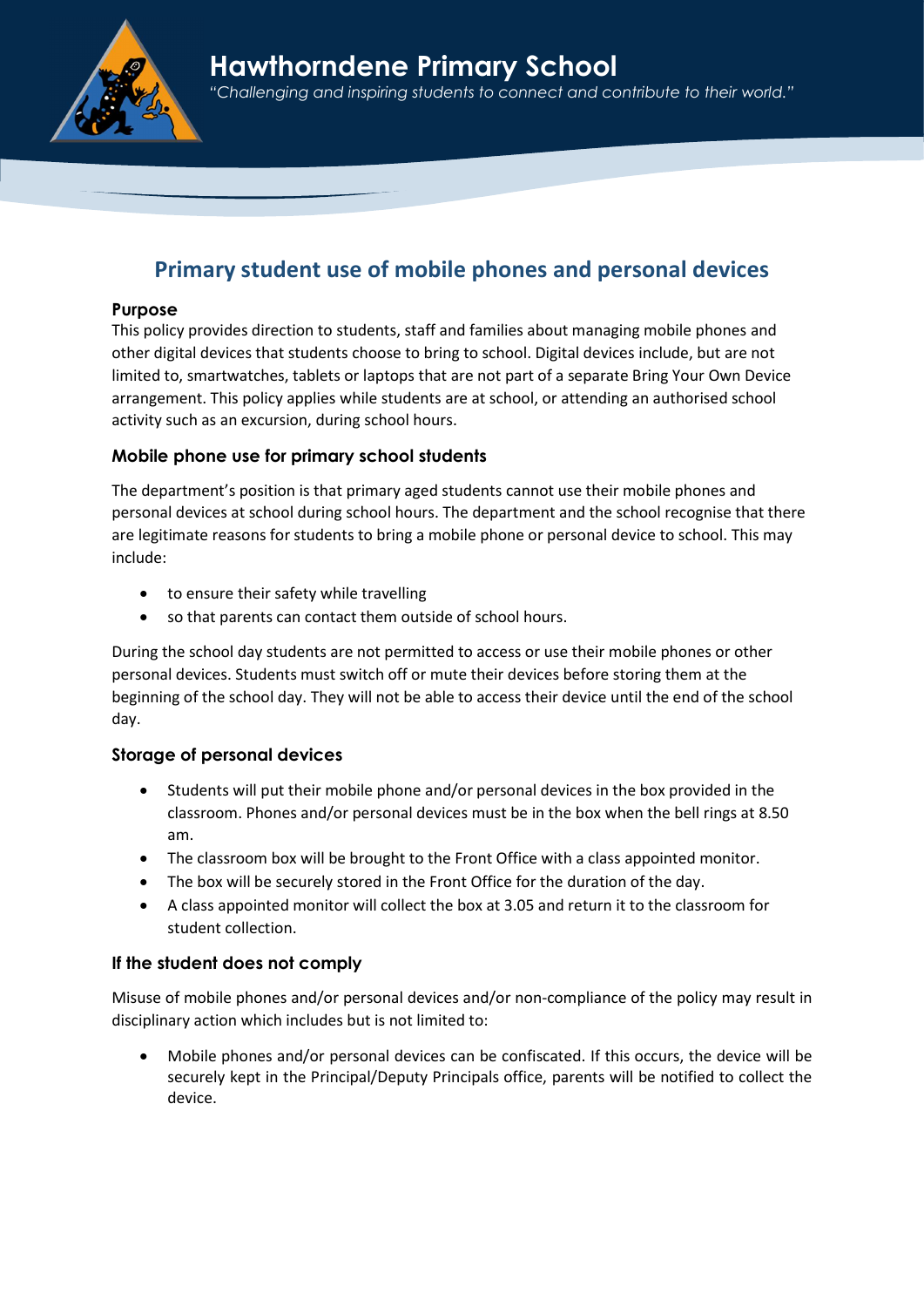## Roles and responsibilities

#### Principal

Make sure:

- this policy is clearly communicated and accessible to all students, staff, and families
- there is a process for regular review of the policy
- secure storage is provided for student personal devices that are handed in to school staff and
- processes are in place for monitoring internet and school network use by all members of the school community.
- Enforce the policy and responses to instances of non-compliance.
- Report and respond to incidents of inappropriate use of personal devices in line with department policy and procedures and any legislative requirements.
- Consider requests for exemptions from the policy from parents on a case-by-case basis.
- Make sure that approved exemptions are documented and that relevant staff are informed about students' exemptions.
- Model appropriate use of mobile phones and support families to understand the importance of promoting safe, responsible and respectful use of mobile phones to their children.

## School staff

- Deliver learning opportunities and maintain a safe and productive learning environment.
- Take steps to minimise distractions from the non-educational use of personal devices in the learning environment at times when a device is being used by a student in line with an approved exemption or in circumstances where students' devices are stored in the classroom.
- Respond to instances of non-compliance in line with the school's policy.
- Report and respond to incidents of inappropriate use of personal devices in line with department policy and procedures and any legislative requirements.
- Make sure that any student personal devices handed in for their care are stored in a secure location and are returned to the student (or their parent).
- Model appropriate use of mobile phones and support families to understand the importance of promoting safe, responsible and respectful use of mobile phones to their children.

#### **Students**

- Comply with the requirements of the school's policy and follow all reasonable directions from the Principal and school staff.
- If permitted to use a mobile phone or personal device in line with an exemption under this policy, do so in a safe, responsible and respectful way and support peers to do the same.
- Communicate respectfully with others and do not use a mobile phone or other personal device to bully, harass or threaten another person.
- Respect others' rights to privacy and do not take photos, film or audio records of other people without their knowledge or permission.